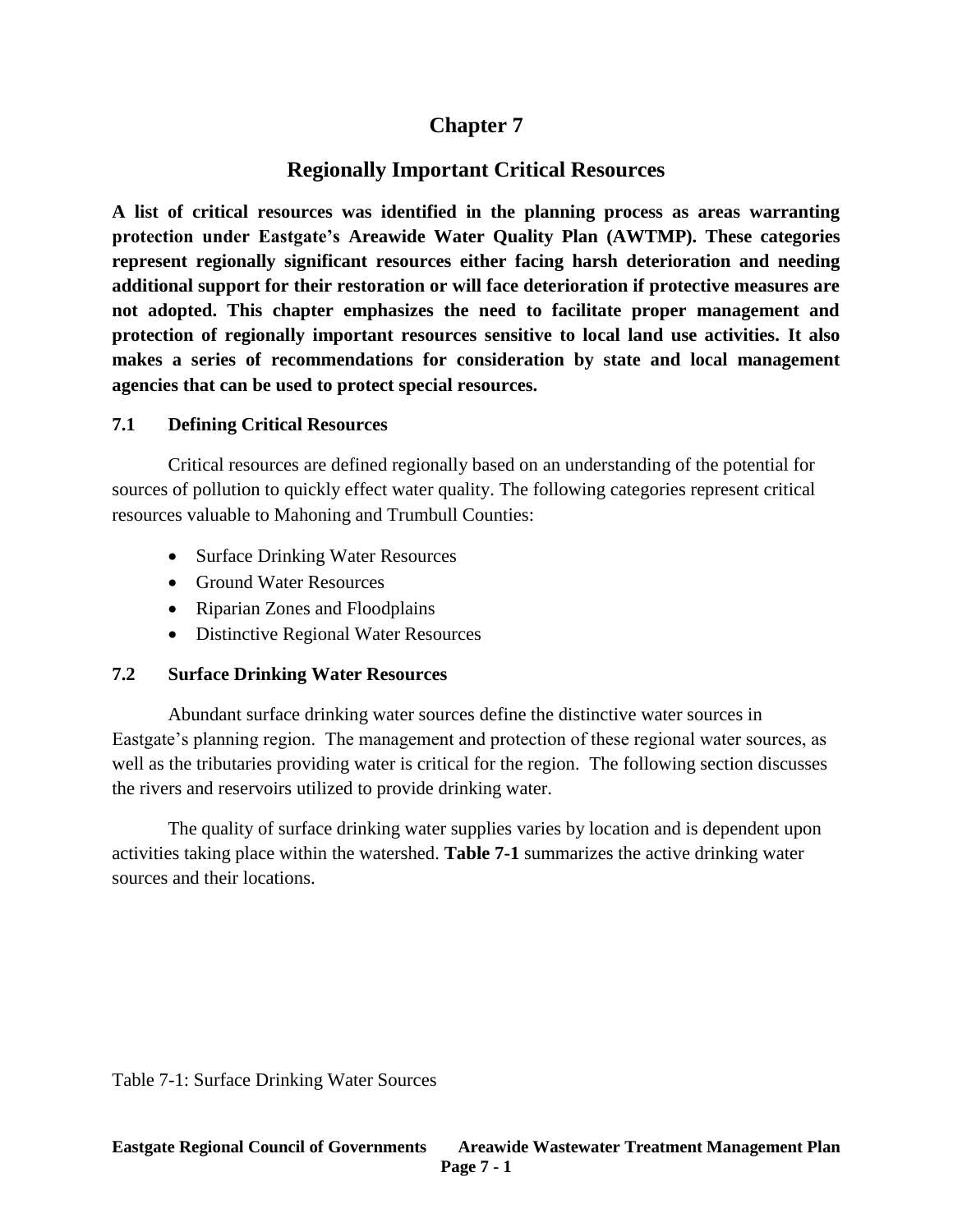| <b>Drinking Water</b><br><b>Source</b> | Watershed          | <b>HUC12</b>                                   | <b>Water Supplier</b>                                        | County                                                              |
|----------------------------------------|--------------------|------------------------------------------------|--------------------------------------------------------------|---------------------------------------------------------------------|
| <b>Meander Creek</b><br>Reservoir      | Mahoning<br>River  | 050301030703,<br>050301030702                  | <b>Mahoning Valley</b><br><b>Sanitary District</b><br>(MVSD) | Mahoning<br>County                                                  |
| <b>Mosquito Creek</b><br>Reservoir     | Mahoning<br>River  | 050301030502                                   | City of Warren                                               | Trumbull<br>County                                                  |
| Evans Lake                             | Mahoning<br>River  | 050301030805                                   | Aqua Ohio                                                    | Mahoning<br>County                                                  |
| Lake Hamilton                          | Mahoning<br>River  | 050301030806                                   | Aqua Ohio                                                    | Mahoning<br>County                                                  |
| <b>Mahoning River</b>                  | Mahoning<br>River  | 050301030306                                   | <b>City of Newton Falls</b>                                  | Trumbull<br>County                                                  |
| <b>Grand River</b>                     | <b>Grand River</b> | 041100040102                                   | Village of West<br>Farmington                                | Trumbull<br>County                                                  |
| <b>Berlin Reservoir</b>                | Mahoning<br>River  | 050301030204,<br>050301030102,<br>050301030202 | Back up supply for<br><b>MVSD</b>                            | Mahoning<br>County,<br><b>Stark</b><br>County,<br>Portage<br>County |

## **7.2.1 Meander Creek Reservoir**

The reservoir serves as the primary drinking water source for numerous townships and municipalities in Mahoning and Trumbull Counties. It is owned and maintained by the MVSD and at full capacity holds 1,546 million cubic feet. Berlin Reservoir, a recreational water source owned and maintained by the United States Army Corps of Engineers (USACE), is in western Mahoning County. Berlin reservoir provides Meander Reservoir with water in the event of a drought.

The Meander Reservoir is protected by a natural, forested buffer created from surrounding lands owned by the MVSD. The buffer acts as a filtration system, filtering pollutants such as nutrients, sediment, and other contaminates originating from agriculture, residential and commercial development activity. However, tributaries feeding Meander Creek and the reservoir remain unprotected.

The Meander Creek watershed encompasses 54,534 acres or 85.2 square miles. Land use activities within the watershed have the potential to impair the water quality of the drinking water source. Agricultural activities, such as unrestricted livestock access to waterways, manure application, and agricultural product application (i.e. fertilizer, herbicides, pesticides) harm water quality by adding nutrients, chemicals, and sediment to the waters. As the watershed transitions to a suburban setting along its eastern boundary,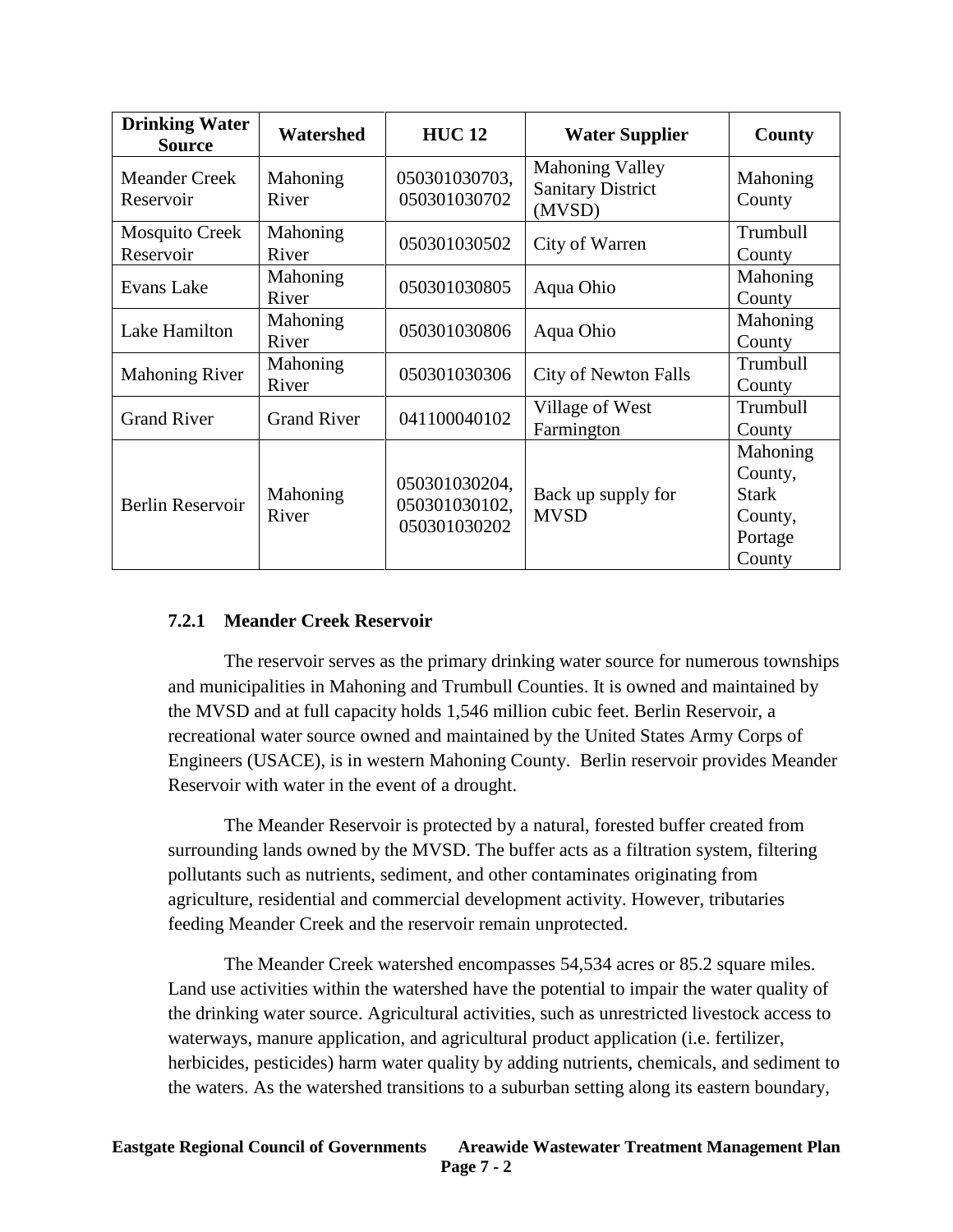activities from commercial establishments and residential developments, via storm sewer systems, add additional sediment, excess nutrients, chemicals, and litter. Construction activities from surrounding development increases sediment loads, while unsewered areas of the watershed add additional concerns for water quality. According to the Mahoning County District Board of Health, areas of failing HSTS's are located within the watershed, along tributaries to Meander Creek.

Miles of roadways traverse the watershed adding litter, road salts, and other roadway-related pollutants. Two major interstate systems bisect the reservoir, I-80 and I-76, and both contain high volumes of truck traffic. Construction to widen I-76, to protect the reservoir from hazardous material spills, began in Spring of 2006 and concluded in September 2009. The reconstruction project included a first for the Ohio Department of Transportation, the creation of the state's first spill containment system. The containment system prevents contaminants from reaching the reservoir by channeling them through a series of drainage pipes, inlets, and roadside ditches. Any contaminants are then guided to one of two containment basins located at either the end of the eastbound or westbound bridge. Each basin is equipped with a shut off valve to prevent hazardous materials from reaching the reservoir. Should a hazardous material spill occur, emergency responders have approximately 30 minutes to shut the valves off.

According to the reservoir's SWAP, land use in the MVSD protection area is comprised of deciduous forest and agricultural land uses such as pasture/hay and row crop. The SWAP"s summary indicated possible impacts to the surface water source from the surrounding environment include "agricultural runoff from row crops and animal feed lots, oil/gas wells, road/rail stream crossings, failing home and commercial septic systems, and new housing and commercial development that could increase runoff from roads and parking lots"2. Many of the mentioned impacts have already been detected within the CMZ area as findings of pesticides and septic system effluent are or were present in the finished water. Sulfur Run, a tributary to the reservoir has been noted to contain effluent from upstream septic systems. Although not a source of contamination, but a potential source due to its age, is a 72-inch sanitary sewer line crossing the reservoir and carrying wastewater to the Meander Wastewater Treatment Plant. Other potential sources include several oil and gas wells located throughout the CMZ.

In 2018, Eastgate drafted a Nine-Element Nonpoint Source Implementation Strategic Plan for the Lower Meander Creek Watershed as a tool for local entities to identify existing issues regarding nonpoint sources of pollution. The plan is a requirement for any projects identified applying for Ohio EPA 319 grant funding.

#### **7.2.2 Mosquito Creek Reservoir**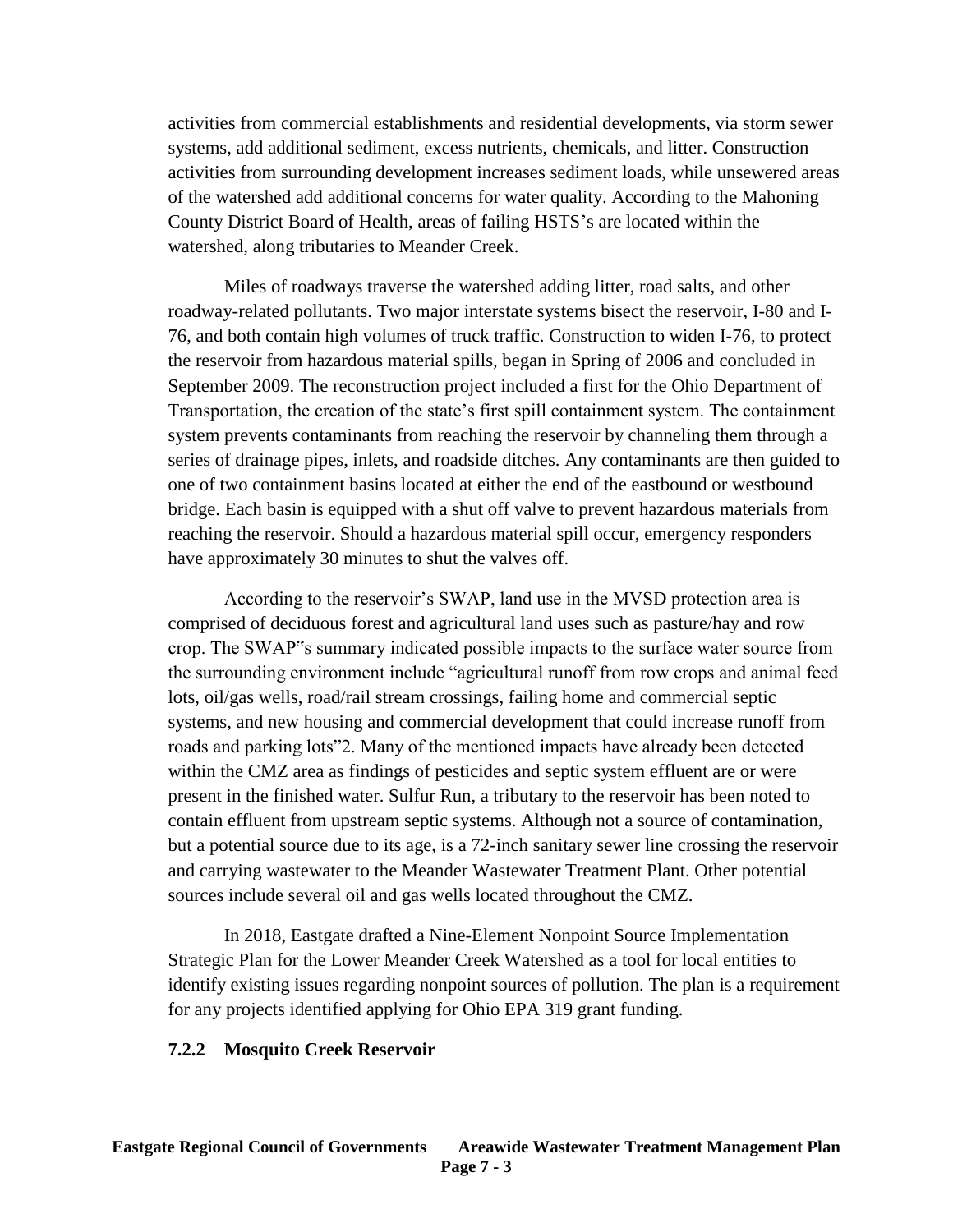The Mosquito Creek Reservoir, an impoundment in the Mosquito Creek watershed, is owned and maintained by the USACE. The reservoir drains 24,220 acres in Trumbull County and southern Ashtabula County and at full capacity, the reservoir stores 4,535 million cubic feet of water. The reservoir serves as a drinking water source for the City of Warren and surrounding unincorporated areas of Trumbull County.

Many activities taking place within the Mosquito Creek Watershed, and directly adjacent to the reservoir, can impair the water quality of the reservoir. The watershed tributary to the reservoir is mainly rural in nature, but transitions to a suburban setting along its southeastern boundary. Agricultural and suburban land uses can impact water quality by introducing nutrients, sediment, and land application products into the reservoir via its tributaries. Activities from commercial establishments and roadway systems add other pollutants such as litter, road salts, and sometimes hazardous materials. The unsewered areas of the watershed are a problem as well. According to the Trumbull County General Health Department, areas of failing HSTS's are located within the watershed and within the immediate vicinity of the reservoir.

Almost all the USACE owned land along the northern and northwestern area is leased to ODNR's Division of Wildlife for fish and wildlife management. The northern, wildlife refuge is a haven for migratory birds and host to a blue heron rookery. The refuge is closed to the public except during designated field days. The southern portion of the reservoir contains Mosquito Lake State Park and is open to recreational usage. The recreational use of the drinking water source is concentrated in the southern portion of the reservoir and just upstream of the drinking water intake. According to ODNR's website for Mosquito Creek Lake, "unlimited horsepower boating is permitted on the lake. (Watercraft) Fuel...is available". Due to the presence of recreational watercraft and their known usage of petroleum-based products, the threat of petroleum leaks exists that in turn can harm the quality of the drinking water.

#### **7.2.3 East Branch Mahoning River**

The East Branch Mahoning River drains the upper reaches of the Mahoning River watershed. The upper Mahoning serves as a surface drinking water source for two communities, the Village of Sebring3, Mahoning County, and the City of Newton Falls, Trumbull County. In its entirety, the Mahoning River flows through five Ohio counties, is 108 miles in length, and drains approximately 1,133 square miles.

The Village of Sebring manages a community public water system that provides drinking water drawn from the Mahoning River to households in southwestern Mahoning County. Raw water is drawn from the river at a location upstream of the village in Columbiana County. Due to this location, any impairments to the drinking water source would originate within Columbiana County, outside Eastgate's AWTMP Area. Land use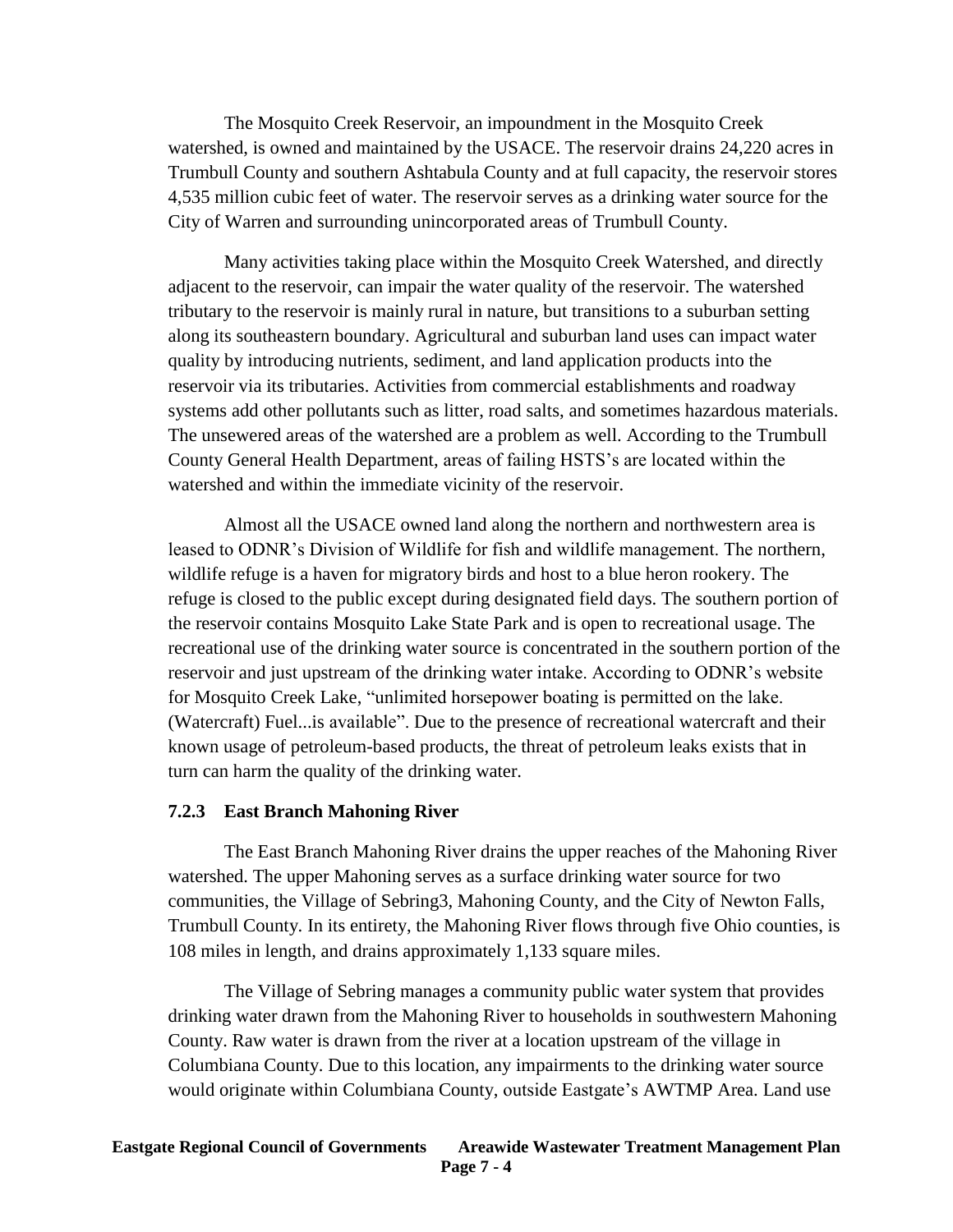in this portion of the Mahoning River protection area is predominantly agricultural with pasture/hay comprising the remaining area. Additional uses include deciduous forest and row crops. According to the SWAP, possible impacts to surface water quality from the surrounding environment include "agricultural runoff from row crop agriculture, manure handling facilities and runoff from animal feedlot operations, oil and gas wells, failing home and commercial septic systems, spills and releases from recreational boating on public and private lakes, new housing and commercial development that could increase runoff from roads and parking lots, and numerous road bridges over the streams/rivers".

The City of Newton Falls withdraws water from the East Branch of the Mahoning River and within city limits. The Mahoning River flows mainly through rural, agricultural-based areas before reaching the water intake for the city. The city manages a community public water system providing drinking water drawn from the Mahoning River to households within the city, Newton Township, and southern portions of Braceville Township. Land use within this portion of the river's protection area includes agriculture, pasture/hay farms, deciduous forests, and row crops. According to the SWAP summary, possible impacts to surface water quality from the surrounding environment include "agricultural runoff from row crop agriculture, oil and gas wells, failing home and commercial septic systems, spills and releases from recreational boating on public and private lakes, new housing and commercial development that could increase runoff from roads and parking lots, numerous road crossings over the Mahoning River and its tributaries, and wastewater discharge from treatment facilities upstream of the intake". Reports from water treatment plant personnel indicate that an increase in raw water turbidity occurs after a series of heavy rainfalls and is noticeable in Kale Creek, a tributary upstream of the water intake4. The increase in turbidity is indicative of the agricultural activities and soil erosion problems upstream. Levels of Atrazine and increased algal growths around the intake increase during the summer months when the agricultural growing season is at its peak. The unsewered areas of Newton Township (i.e. Scott Street) are existing concerns for water quality. The Trumbull County has identified this area as a high priority for funding to remedy the failing septic systems by installing sanitary sewer.

#### **7.2.4 Yellow Creek**

Yellow Creek is a subwatershed of the Mahoning River and is the primary watercourse that supplies water to two drinking water sources. Beginning in Columbiana County, Yellow Creek flows through, in order of succession, Beaver Lake (Columbiana County), Pine Lake, Evans Lake, and Lake Hamilton. Pine Lake, Evans Lake, and Lake Hamilton are maintained and operated by Aqua Ohio, Inc., of which Evans Lake and Lake Hamilton, are drinking water sources for residents in Mahoning County.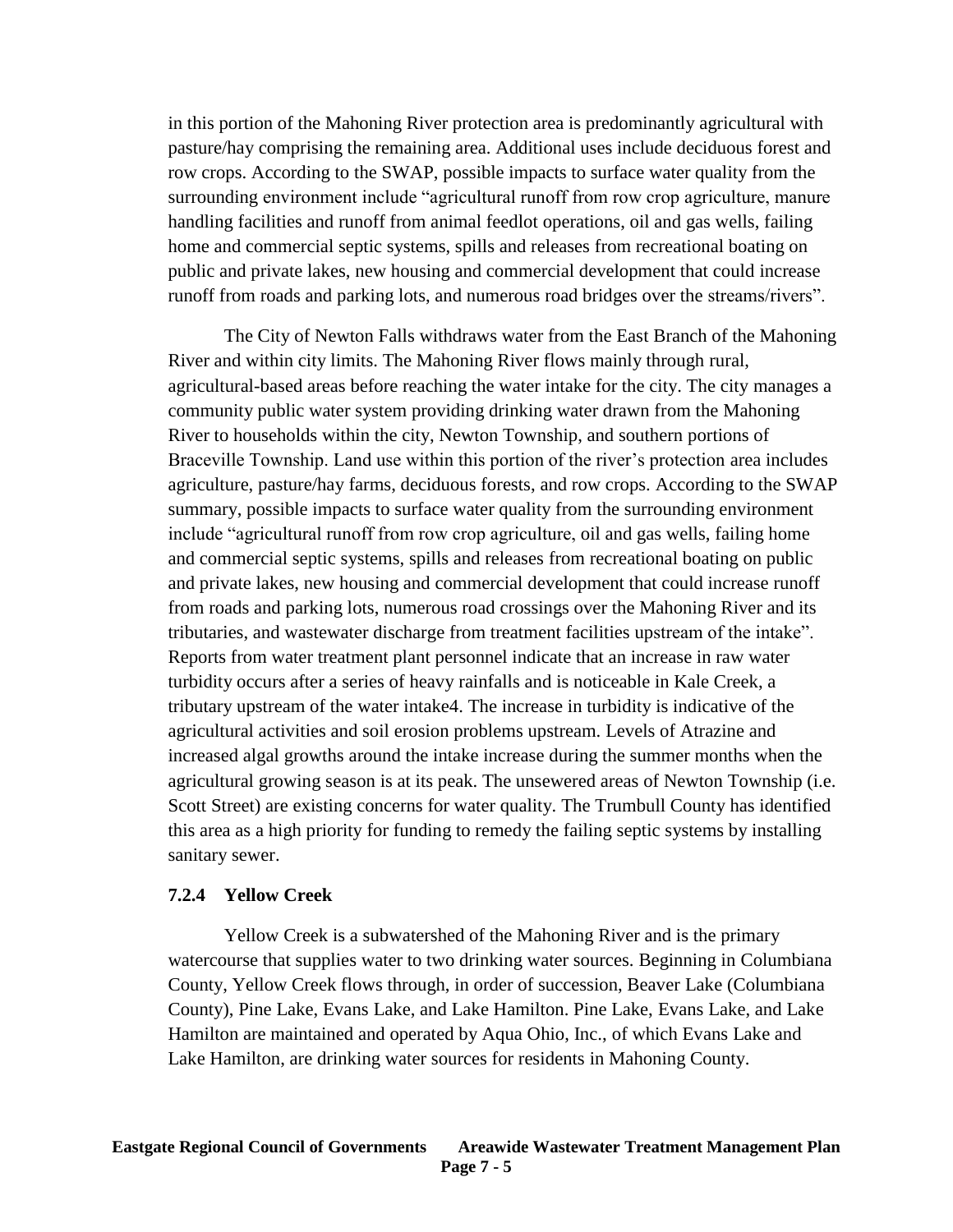The Yellow Creek watershed is mainly rural, but transitions to a suburban and urban setting as it travels to its confluence with the Mahoning River in the City of Struthers. Many activities take place within the watershed have the potential to impair the water quality of the watershed and its lakes. According the Yellow Creek Watershed Action Plan, nutrients, pathogens, and acid mine drainage are impairments to water quality within the watershed. Land within the watershed is rapidly developing, especially near Pine and Evans Lakes. Though protected by a thin natural buffer, the lakes have experienced some bank erosion and increased sedimentation loads from development. Areas of growth within the watershed are occurring, for the most part, in unsewered areas.

The Struthers/Mahoning Valley Division of Aqua Ohio provides drinking water drawn from Evans Lake to residents in mid and eastern Mahoning County. Land uses in the overall protection area of Evans Lake gradually changes from rural to suburban as the water flows north. According to Aqua Ohio's SWAP, potential sources of contamination include inactive surface mine drainage, failing septic systems, gas and oil wells, overhead power transmissions, and chemical spills. Water hardness, as a product of acid mine drainage (AMD) has become a large issue for Evans Lake and Lake Hamilton as indicated by water samples. The SWAP report indicates that numerous mines discharging into the two drinking water source lakes. Sewage is also an issue of concern. Although the report indicated that near Evans Lake, residential septic system failures is minimal, and according to the Mahoning County District Board of Health, a small area of failing HSTS's located west of Evans Lake were identified, as well as sewage discharged from two RSTS's, as problematic. The two RSTS's, located west of Evans Lake, discharge waste into the lake and have had "reported problems with high total coliform counts, high total phosphates, and nitrate-nitrogen concentrations"5. Raw sewage has also become a problem for Lake Hamilton, as it discharges from a main interceptor along Yellow Creek. Additional contaminants of concern noted in the SWAP include runoff containing herbicides, pesticides, and fertilizers into Evans Lake and products of road salt applications (chloride content) within the vicinity of Lake Hamilton and Yellow Creek. Additional information on potential contaminant sources can be found in The City of Campbell's SWAP, as the SWAP covers the broader watershed.

The City of Campbell manages a community public water system providing drinking water drawn from Lake Hamilton also to residents in eastern Mahoning County. Potential contaminant sources for the protection area are based on those found within the Yellow Creek Subwatershed, which overlaps information found in Aqua Ohio's SWAP. Land use within the protection area is comprised of cropland, pasture, woodland, strip mining, and developing suburban and urban areas. According to the SWAP summary, possible impacts to surface water quality from the surrounding environment include "agricultural runoff, leaking underground storage tanks (USTs), oil and gas wells, failing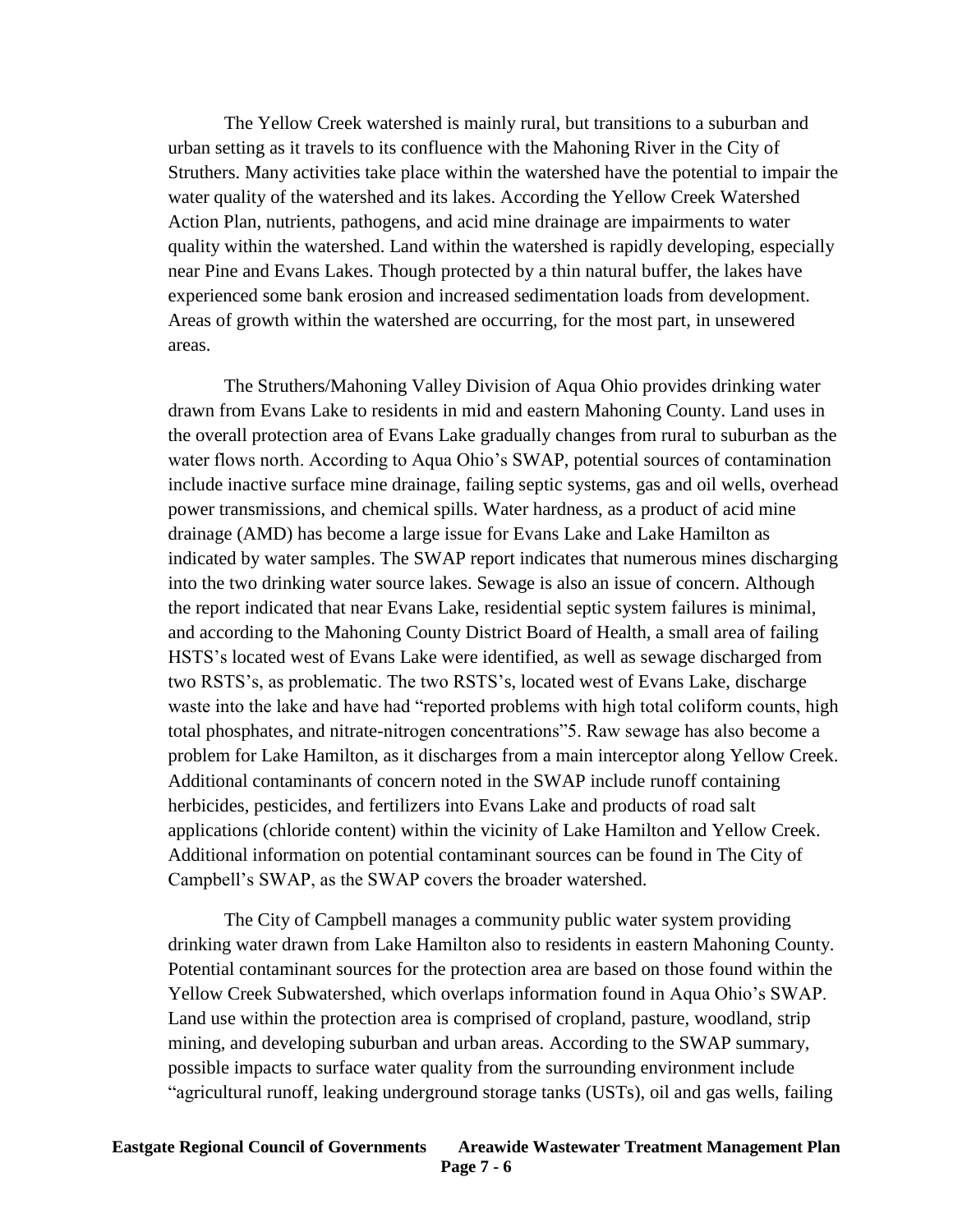home and commercial septic systems, and new housing and commercial development that could increase runoff from roads and parking lots"6.

Additionally, strip mining and mine spoil piles in Yellow Creek's protection area could impact the Lake Hamilton's source water. Lake Hamilton is one of three surface impoundments along Yellow Creek, with Pine Lake and Evans Lake being the other impoundments located upstream. Development pressures are increasing along Yellow Creek and within the subwatershed, causing more erosion and sediment loads to trickle downstream into Lake Hamilton. Areas located near Lake Hamilton are urban in nature. As such, activities from urban areas not only increase runoff, but also carry pollutants from streets, parking lots, and lawns into storm sewers that discharge directly into rivers and tributaries. Posing a greater threat to the protection area is the list of leaking UST's. An Ohio EPA review of the Bureau of Underground Storage Tank database found 40 leaking UST sites within the protection area, 17 of which were found within the CMZ. Leaking UST's pose a great threat to the drinking water source as the liquids are petroleum-based products.

#### **7.2.5 Dead Branch-Mud Run**

The Dead Branch-Mud Run is a subwatershed of the Grand River Watershed. Beginning at its headwaters in the marshlands of Southeastern Geauga County, the [Grand] river flows into Trumbull County, across a large extensive wetland complex, and then north through Ashtabula and Lake Counties.

The Village of West Farmington manages a community public water system providing drinking water drawn from the Grand River to residents within the village. The Grand River flows through rural, agricultural areas before reaching the water intake. Like the previous subwatersheds, agricultural practices such as unrestricted livestock access, land application products, and manure applications can add nutrients, sediment, and chemicals to the river either directly or via a tributary.

Land use within the protection area is comprised of evergreen and deciduous forests, pasture land, row crops, and wetlands. According to the SWAP, possible impacts to surface water quality from the surrounding environment include "livestock access to the drainage systems and streams, agricultural runoff from row crop agriculture, inadequate on-lot sewage treatment systems, oil/gas production activities, new housing and commercial development that could increase runoff from roads and parking lots, and numerous road crossings over the streams"7. A field survey, conducted by the Ohio EPA, found areas of unrestricted livestock access along the Grand River's mainstem and tributaries. This unrestricted access can promote streambank erosion, increasing the sediment load and the number of pathogens entering the stream. Soil surveys of the protection area conclude soils are not suitable for HSTS's with on-lot treatment8.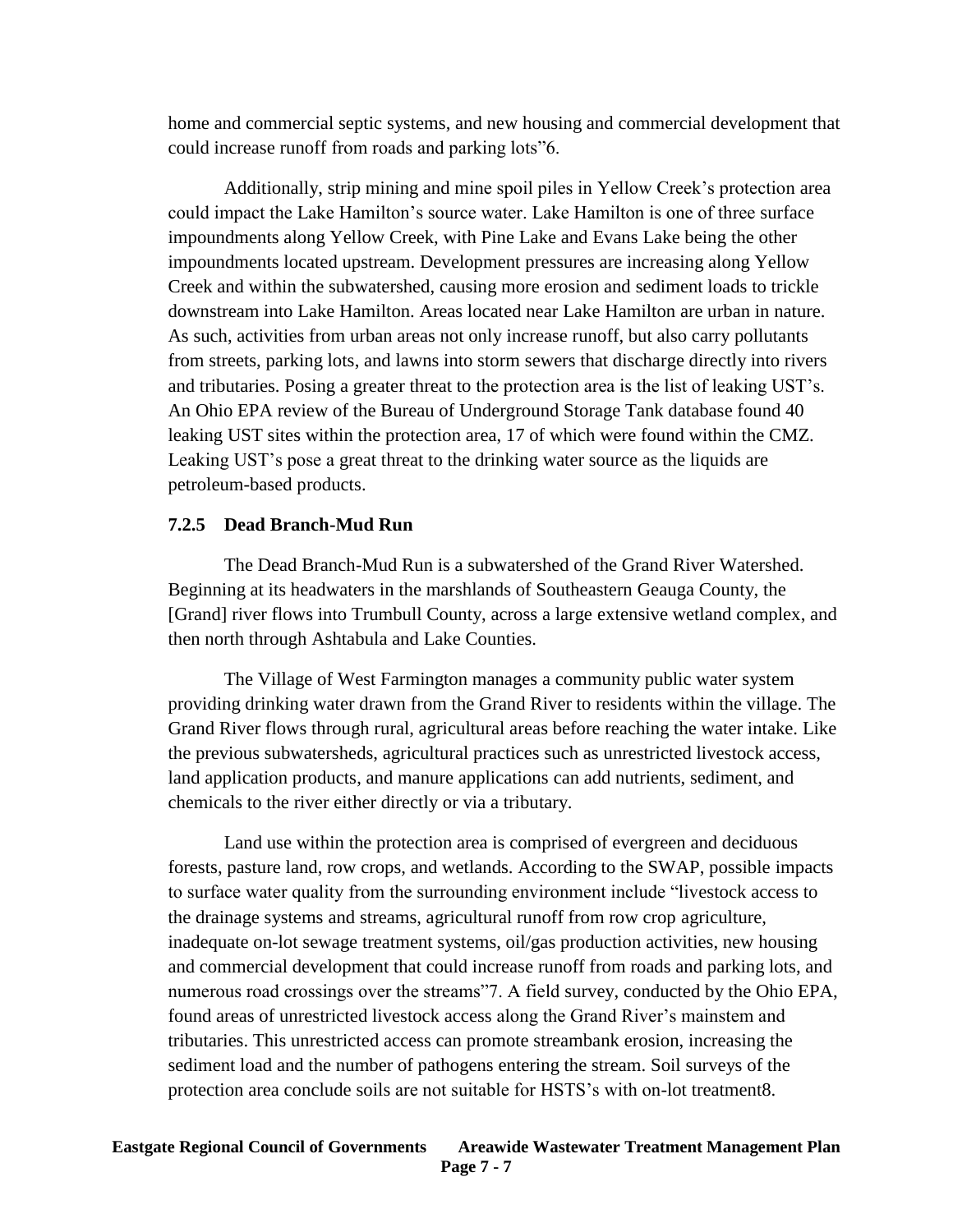#### **7.3 Ground Water Resources**

Numerous residents in the City of Cortland, Trumbull County, rely on ground water as their source of drinking water. Protection of ground water systems is more difficult than surface waters, as ground waters ignore political boundaries.

The Ohio EPA and ODNR work together to assist local governments in managing and protecting ground water supplies on a county-wide basis. The Ohio EPA assists in the protection of community ground water supplies and its Division of Drinking and Ground Waters (DDAGW) administers the Ohio Ground Water Protection Program that serves as a guide for other state programs with groundwater responsibilities. This program, in conjunction with Ohio's Well Head Protection Program, helps protect present and future availability of uncontaminated ground water for those on a public well system. The programs monitor the quality of water and conduct studies to identify possible groundwater contaminants and ways to prevent future contamination. Raw water from the wells is analyzed for a range of inorganic parameters and for volatile organic compounds (VOCs).

The Ohio EPA's Well Head Protection Program (WHP) focuses exclusively on community public water systems serving more than 500 people in a year. This program was established through an amendment of 1986 Safe Drinking Water Act. According to the Ohio EPA, a WHP consists of "determining the area in which ground water will travel to the wells in five years (protection area), inventorying all of the potential sources of contamination located within the protection area and developing a plan for protecting their drinking water supply". The SWAP and WHP programs share very similar components, with one exception; the evaluation of the susceptibility of the drinking water source is included in a Source Water Assessment and Protection Program (SWAP). According to the Ohio EPA, the SWAP program was expanded to include all public water systems, so that all public water system assessments would be consistent. Due to this inclusion, the WHP program was replaced by the SWAP in which all public, community well systems that serve greater than 25 different people per day for a period of 60 days per year are required to complete a SWAP.

The Ohio EPA completed a SWAP for the City of Cortland in December of 2002. The protection areas take into consideration several factors such as pumping rate of wells, hydraulic conductivity of the aquifer, and the porosity of the aquifer. The general protection area for the city's well system consists of an area containing an inner and outer protection zone. The inner protection zone is the area providing ground water to the city's wells within one year of pumping, while the outer zone is the area providing water when the wells are pumped for five years. According to the Ohio EPA, the number of pumping years translates to the travel time for a drop of water to reach the well. Based on the Ohio EPA's modeling program, the City of Cortland has two protected areas, due to their two sets of wells and the protection areas not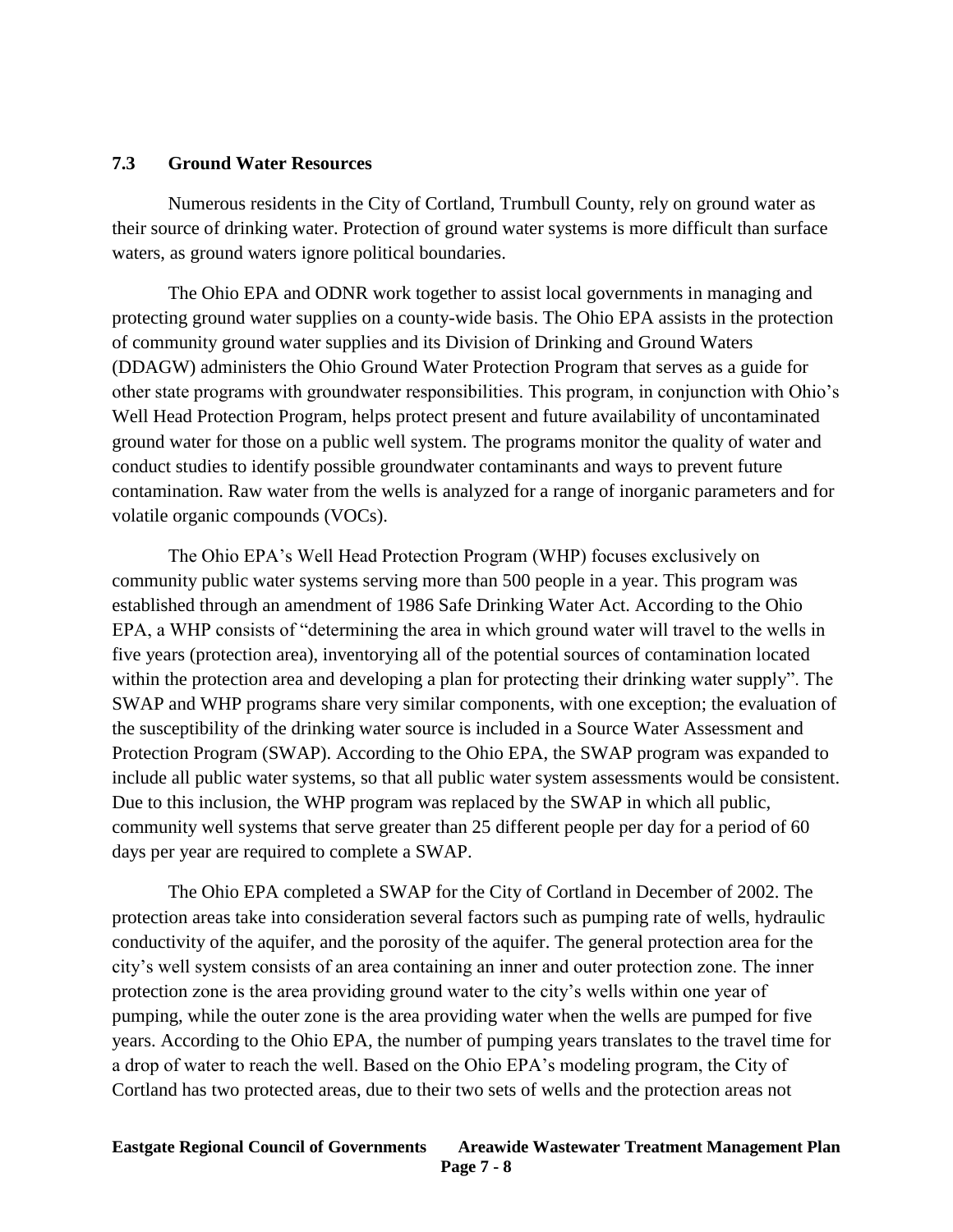overlapping during the modeling process. Based on the aerial photograph included in the SWAP, land use within both protection and surrounding areas is urban in nature. The contamination susceptibility of the aquifer was determined using site-specific information (i.e. aquifer composition, topography, soils, rate of water recharge, etc.), pollution potential rating of protected areas, available groundwater quality data, and potential contaminant sources within the protection area. The results of the SWAP evaluation concluded that the aquifers in the protected area have a low susceptibility for contamination due to their 71 to 216 foot protective layer of shale and clay, the depths of the aquifers (174 and 312 feet below the surface), the depths of the water tables (145 and 160 feet below the surface), and water quality results indicate that there has been no impact to the aquifer. The Ohio EPA surveyed the protected area and produced a list of potential contaminant sources including UST's (gas stations, auto repair shops), businesses with potential to leak petroleum products (i.e. maintenance garages, auto repair shops, gas stations, etc.), cemeteries (associated with arsenic and formaldehyde in groundwater), medical facilities (pathogens and medical wastes), and photo shops (chemicals used in photo processing may contain metals, solvents, and organic chemicals).

A Study reported in the Winter 1994 edition of *Journal of the American Planning Association*<sup>1</sup> identified that an increase in surface runoff can represent a net loss in groundwater recharge. Impervious surfaces, along with storm water collection systems and sewers reduce residential and municipal ground water supplies and wetlands that rely on ground and soil water. Due to the increase in impervious surfaces, storm water is directed into catch basins and storm sewer systems, preventing it from permeating into the ground. Focused on the affects land use has on ground water recharging, the journal approaches the topic by looking at how the loss of recharge correlates to development via a model that determines how much of a given rainfall event becomes surface runoff. This model is based on the Soil and Conservation Service's curvenumber method and provides an insight to the impact development has on ground water recharge.

# **7.4 Floodplain and Riparian Zones**

Floodplains are delineated areas along rivers and streams that help store flood waters during heavy rain events. Floodplains are comprised of two main boundaries, the 100-year floodplain and the 500-year floodplain. The 100-year floodplain is located close to the river and indicates a 1 percent chance a flooding event will stretch to the outer boundaries of the 100-year floodplain. The 500-year floodplain is located further out from the river and indicates that there is a 0.2 percent chance a flooding event will stretch to the outer boundaries of the 500-year floodplain. **Figure 7-1 and Figure 7-2** illustrate the 100-year and 500-year floodplains in Mahoning and Trumbull Counties as designated by FEMA. Undisturbed, natural floodplains perform beneficial flood management techniques at no cost. Natural floodplains retain and absorb storm waters peaking over top stream banks and reduce non-point source pollution by

 $\overline{\phantom{a}}$ 

<sup>&</sup>lt;sup>1</sup> Vol. 60, Iss. 1, p. 95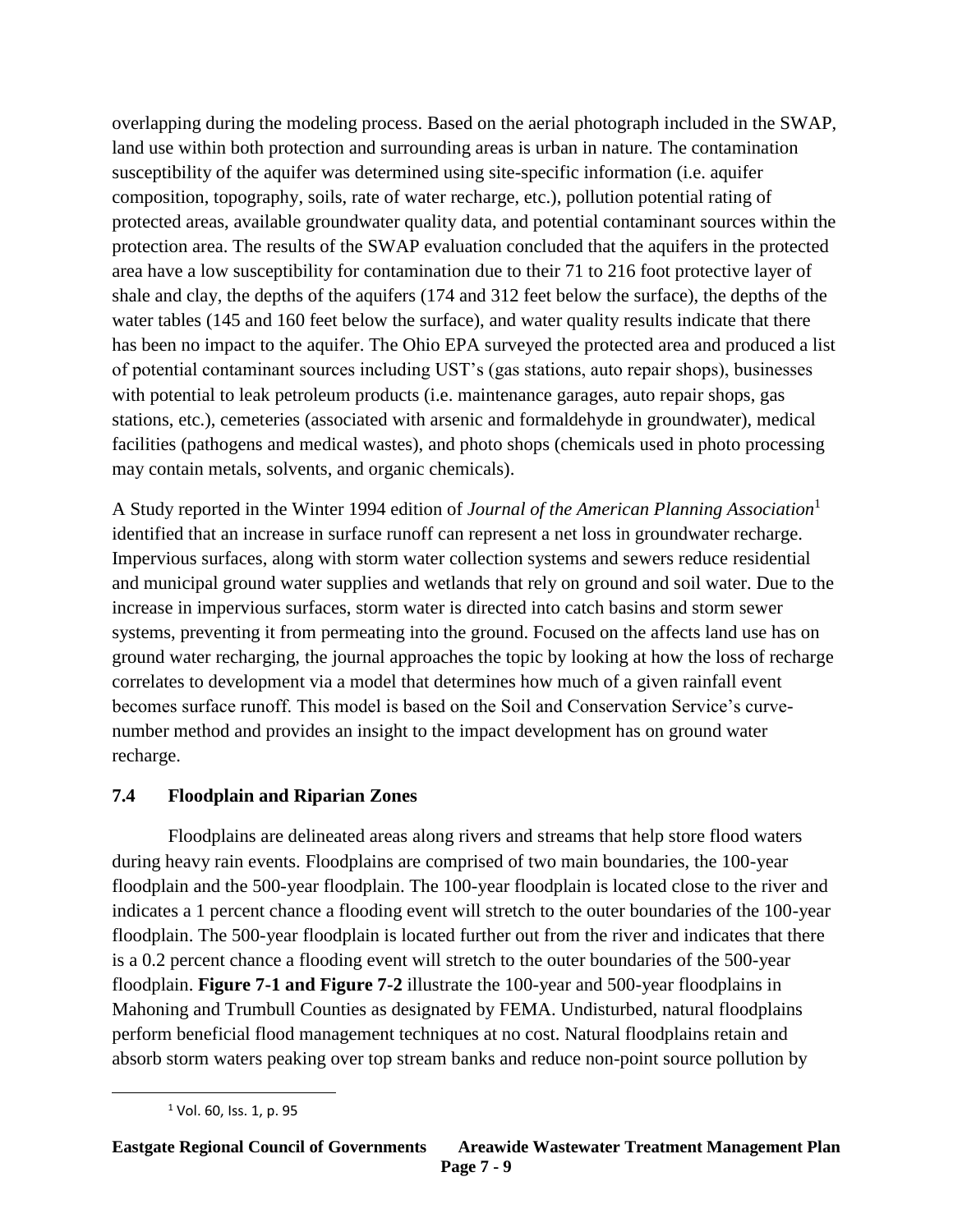filtering storm water. Aside from their functions, floodplains add aesthetic beauty to rivers and streams and provide vital habitats for plants and animals via the riparian area.

FIGURE 7-1: FEMA Floodplains in Mahoning County



Figure 7-2: FEMA Floodplains in Trumbull County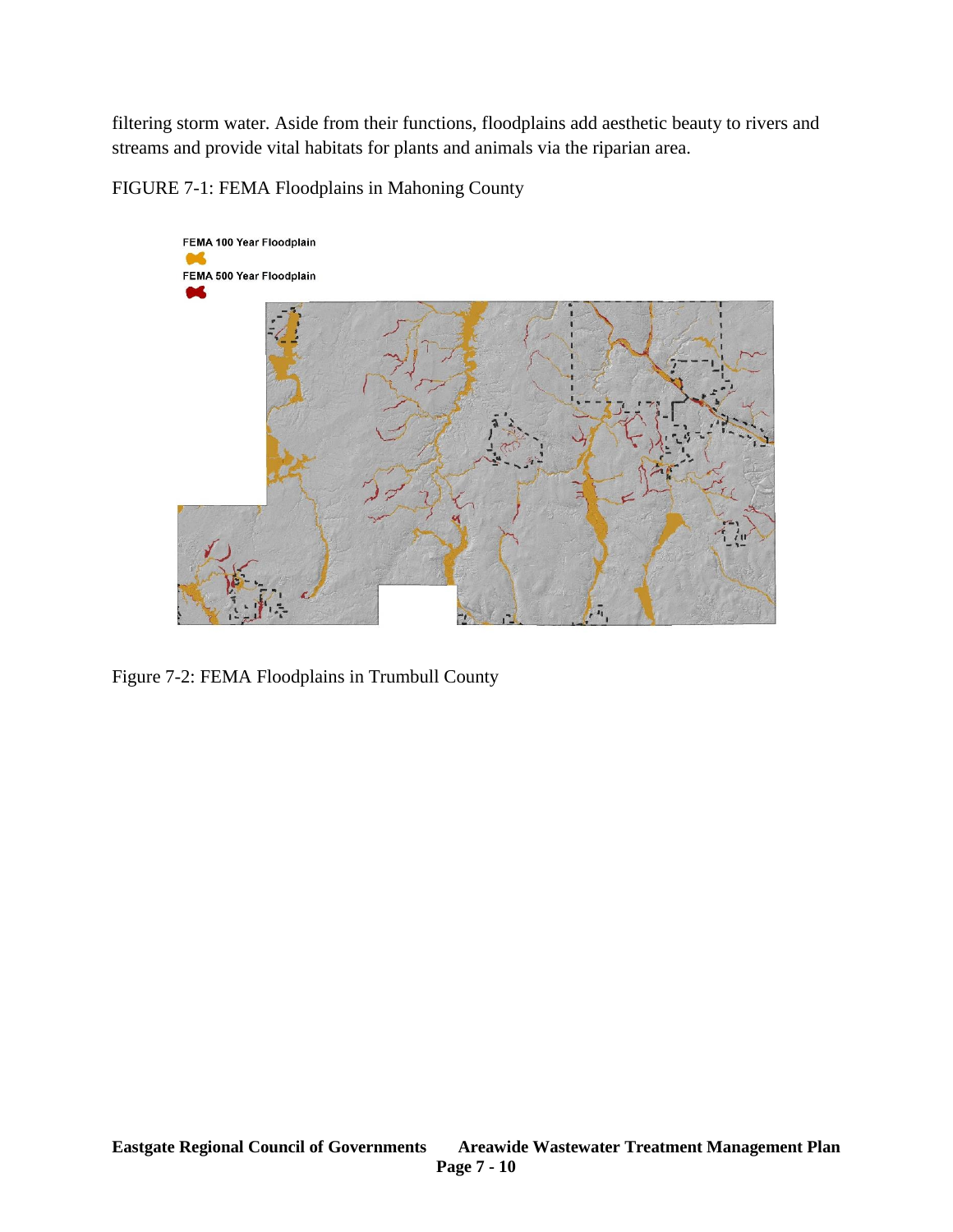FEMA 100 Year Floodplain FEMA 500 Year Floodplain



Riparian areas are the vegetated lands adjacent to waterways (streams, lakes, ponds, rivers, wetlands) and located within the floodplain. Riparian areas are closely related to floodplains as riparian areas perform similar functions and may also be delineated based upon floodplain boundaries. Also known as a stream side corridor or a stream side forest, riparian zones act as natural buffers, filtering out pollutants before reaching the water. According to ODNR's Division of Water, riparian zones "reduce water temperature by sheltering and shading, provide wildlife habitat and protect and create aquatic habitat, provide detritus (leaves and woody debris), which is the basic source of energy for the stream ecosystem, and reduces stream bank erosion through the high durability of tree root mass".

Development is the number one threat to the intrinsic functions of floodplains and riparian zones. The removal of trees and their root structures within the riparian zone weakens steam banks, promotes erosion, and prematurely widens the stream. Without vegetated stream banks, pollutants gain easy access to the water, as they are no longer absorbed by the vegetation. The addition of sediment to a stream makes the stream shallow and destroys instream habitats. Programs are in place throughout the State of Ohio to protect riparian zones and floodplains and include developing riparian model ordinances and establishing conservation easements.

A Riparian Model Ordinance establishes distance lines set back from the banks of a river or stream to maintain proper riparian functions. They are geared toward new development but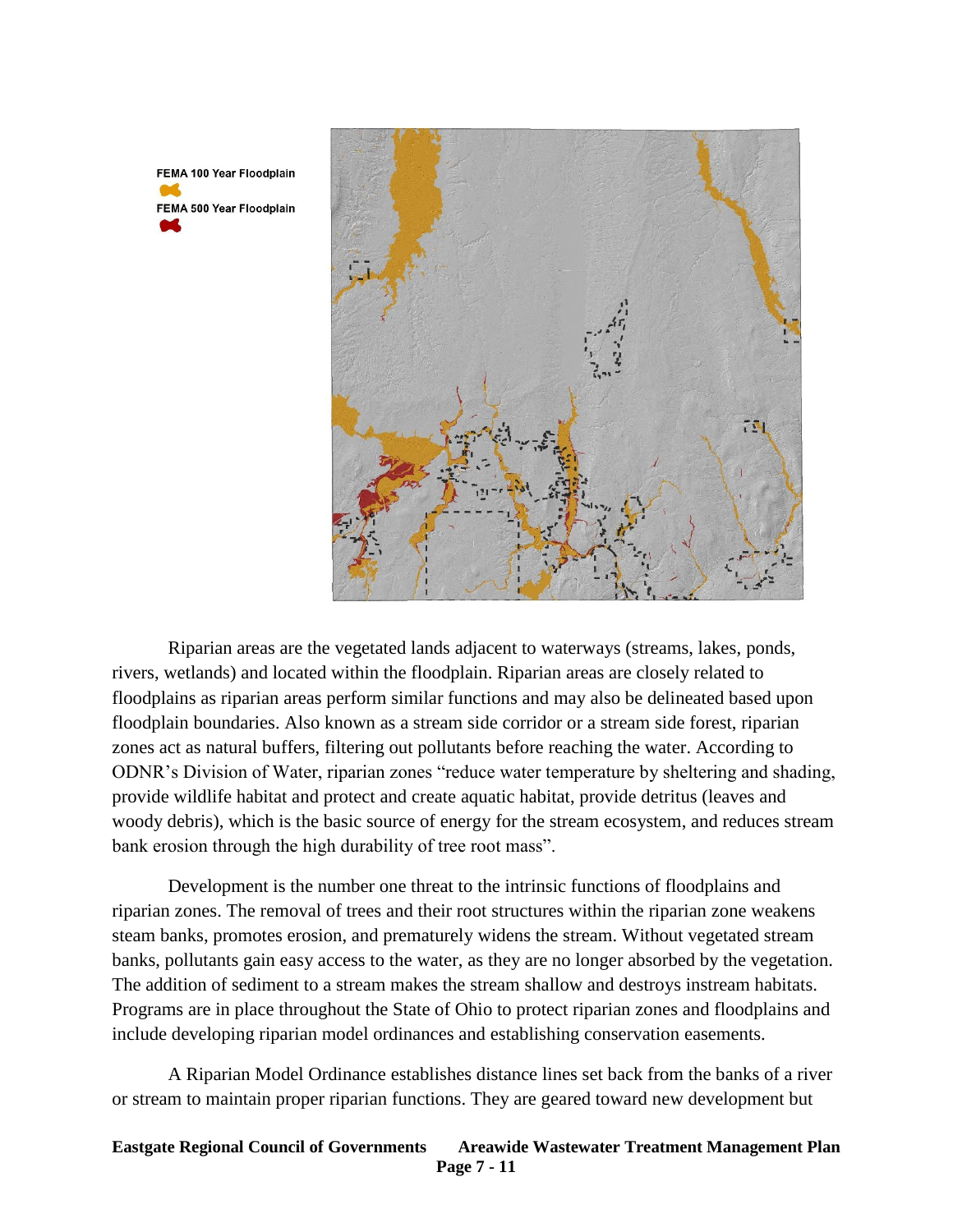address current land owners who want to expand their home or business within the setback area. When sized properly, a riparian setback will allow room for riparian zones to distribute the volume and force of the flood waters. Numerous landowners in Mahoning and Trumbull Counties have experienced property damage from flooding or loss of land due to stream bank erosion. Riparian setbacks can protect structures and reduce the damaging effects of flood waters.

Riparian setback ordinances are established at a local level and tailored to fit each community's needs. Beaver Township, located in Mahoning County, wrote a riparian setback ordinance into their Comprehensive Land Use Plan. In November of 2004, Eastgate worked with the Mahoning County Engineer's Office, township officials, the Alliance for Watershed Action and Resource Education (AWARE), and other resource agencies to develop a riparian setback model for the county and its townships. The committee developed riparian setback regulations modeled after the Chagrin River Watershed Partner's language. Mahoning County had adopted a county-wide riparian setback for any site regulated by the Mahoning County Erosion and Sediment Control Rules, which includes sites one acre or and larger or less than one acre but part of a larger common plan of development or sale which results in the disturbance of more than one acre. These sites must follow the criteria set forth in the Mahoning County Model for the Establishment of Riparian Setbacks also developed from the Chagrin Watershed Partners Model. In addition, several townships within the county have modified and adopted township wide resolutions. Trumbull County has setbacks established in their subdivision regulations and is currently in the process of adopting a county wide resolution.

On a watershed level, riparian setbacks have been identified within several watershed action plans. The Mill Creek Watershed Action Plan identifies the need to implement riparian setbacks for the entire watershed due to unrestricted livestock access, stream channelization, flow alteration, urban runoff impairments, and construction activities. The Grand River Watershed Action Plan identified adding riparian setbacks to zoning regulations to prevent agricultural-related erosion. Meanwhile, the Pymatuning Plan recognizes the need to protect riparian corridors based on public health and safety and as wildlife corridors, recreation areas, and other natural areas. The Draft Lower Mahoning River and Mosquito Creek Watershed Action Plan identifies using riparian setbacks to help eliminate sediment loadings into the water systems caused by construction activities, urban runoff, agricultural practices, and stream bank erosion.

A conservation easement is another tool that aids in the protection of riparian zones. In conjunction with Section 319 of the Clean Water Act, the Ohio EPA facilitates a 319 Grant Program to provide financial assistance for projects that eliminate or reduce and prevent water quality impairments caused by non-point source pollution. Priority funding is given to rivers listed under the Ohio EPA's 303(d) reports, with identified non-point source impairments, or with an endorsed or in-progress Nine-Element Nonpoint Source Implementation Strategic Plan. Under this grant, riparian restoration and protection projects, conservation easements, and other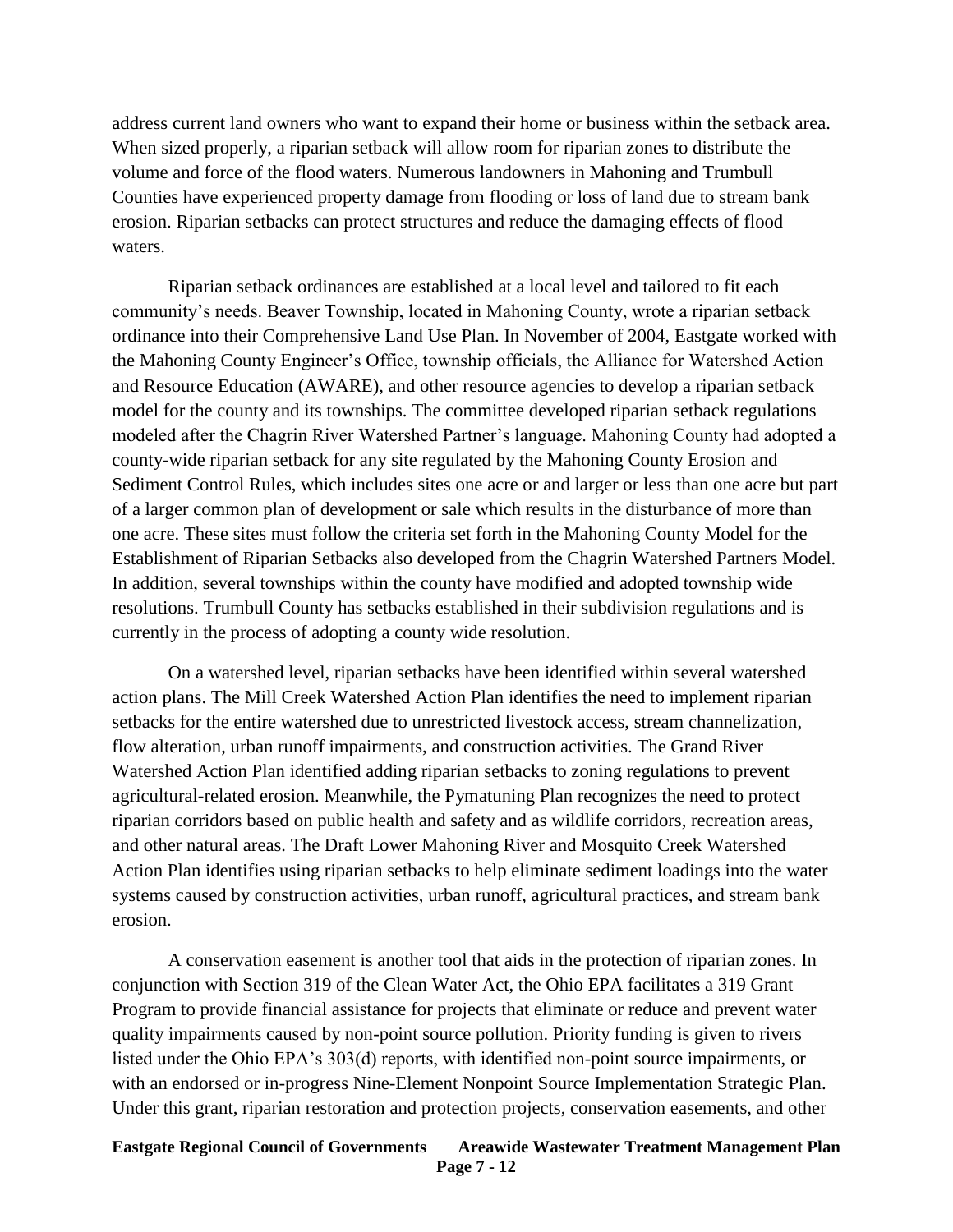nonpoint source elimination projects can be funded. An easement is a legally binding agreement that preserves a land's conservation value in perpetuity. Protection under a conservation easement limits actions taking place once the easement is passed onto a legally qualified conservation organization (i.e. land trust) or a government agency.

### **7.5 Distinctive Regional Water Resources**

Every watershed and subwatershed within the Eastgate AWTMP Area has characteristics deserving of regional attention and protective measures. This chapter of the Eastgate AWTMP broadly discussed, the regionally significant critical resources that pertain to all watersheds and subwatersheds within the planning area. However, this section of the chapter goes a step further to identify and discusses waterways and waterways corridors distinctive to this area due to the level of destruction, attraction to development, and high ecological diversity. The lower Mahoning River, Mosquito Creek Corridor, and Mill Creek are three distinctive water resources that exemplify the water systems that have or are undergoing the alterations at an accelerated rate.

## **7.5.1 Lower Mahoning River**

The lower Mahoning River is a distinctive water resource that flows through Mahoning and Trumbull County due to the heavy destruction it experienced over the years. Prior to the industrial years of the river, it flowed freely and was buffered by a lush forested riparian zone. Early naturalists and Ichthyologists, Spencer F. Baird and Jared P. Kirkland, identified species of fish unique to North America within the Mahoning River and several of its tributaries. One of the more famous fishes, the Ohio Muskellunge, was first discovered within the Mahoning River and is only one of few original species to have survived the heavy industrialization of the river. Early depictions of the Mahoning River show it as a navigable waterway for canoeing, a pristine water for swimming, and a perfect location for flour mills. However, the iron ore and related industries found their way into the heart of the planning area and began to utilize the river's waters to their benefit. As industrial development came to the water's edge, so too did transportation routes (i.e. rail and road).

The pollution legacy of the Mahoning River expands beyond current day polluters. For almost a century, the industrial artery of the watershed, the lower Mahoning River (sections Warren to Lowellville), was bruised by the industries that resided along its banks. From the early 1900's until the late 1970's, the river served as a highway for the steel and steel-related industries and the river's water was utilized in cooling processes. Waters from the processes were returned to the river at higher temperatures and with industrial by-products. According to information posted within Chapter 2 of the Plan, the river has well over 100 CSO's discharging raw and untreated sewage.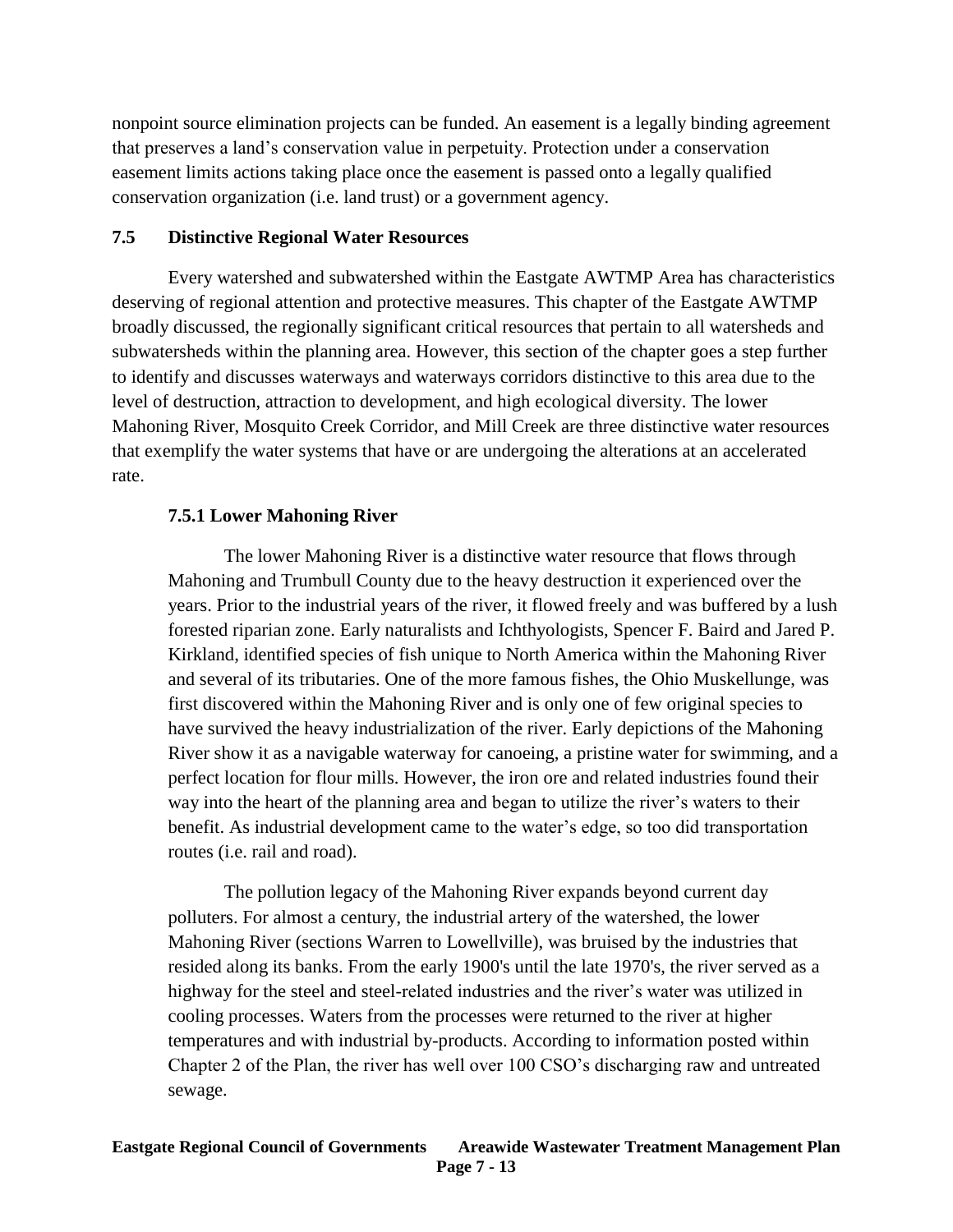In the words of Mill Creek's founder, Volney Rogers, "A clear, beautiful, unpolluted river flowing through our city is our rightful heritage.... we must maintain the purity of the Mahoning River, and stop all deposits of old tin cans, rubbish, and filth upon its banks or into the stream. The rubbish there should be removed, grass seed sown in its stead, trees planted along the river borders, and out naturally beautiful Mahoning made an object of attraction instead of repulsion"11. The Mahoning River Restoration and Dam Removal Project is helping to make Roger's statement a reality as Eastgate has taken over a project management role to approach the project in a more cohesive and collaborative manner. Several dams along the river have been removed by the Ohio Department of Transportation, returning more of the river to its free-flowing state. Cities along the river have been actively seeking WRRSP funds to remove the dams and improve water quality along their stretches of the river. The City of Youngstown is currently proceeding with their Long Term Control Plan to address the issue of CSO's that discharge waste directly to the Mahoning River and its tributaries. Additionally, a resident engagement and technical planning program focused on green infrastructure has been occurring within the City of Youngstown to build public support for better Stormwater management practices and provide the city with viable implementation strategies to move forward with.

### **7.5.2 Mosquito Creek Corridor**

The Mosquito Creek Corridor is an area spanning from the southern tip of the Mosquito Creek Reservoir to the Mahoning River and is located within the midst of a developing metropolitan area. The Mosquito Creek and its corridor flow parallel to highly traveled, commercialized transportation routes and undeveloped lands are now considered attractive, prime commercial property. The corridor is covered by a lush forest system, high quality wetlands, natural stream channels, functioning floodplains, and other scarce natural amenities supporting diverse natural resources. A blue heron rookery is present within the corridor, supporting its uniqueness from other natural amenities within the Eastgate AWTMP Area. The corridor is home to federal and state rare, threatened, and endangered species such as the Indiana Bat, Clubshell Mussel, and Bald Eagle. Additionally, it serves as a resting spot for many migratory birds such as Canadian geese, robins, warblers, swallows, herons, tundra swans, great egrets, goshawks, and osprey. One of Ohio's rarer species of reptiles, the massasauga rattlesnake, can also be found in the area.

### **7.5.3 Mill Creek**

Formerly considered a State Resource Water, Mill Creek, a waterway traversing through Mahoning County's largest metropolitan park, is recognized as a General High Quality Water. Over the past few years, Mill Creek has experienced rapid degradation due to activities outside its borders. This degradation continues today as the subwatershed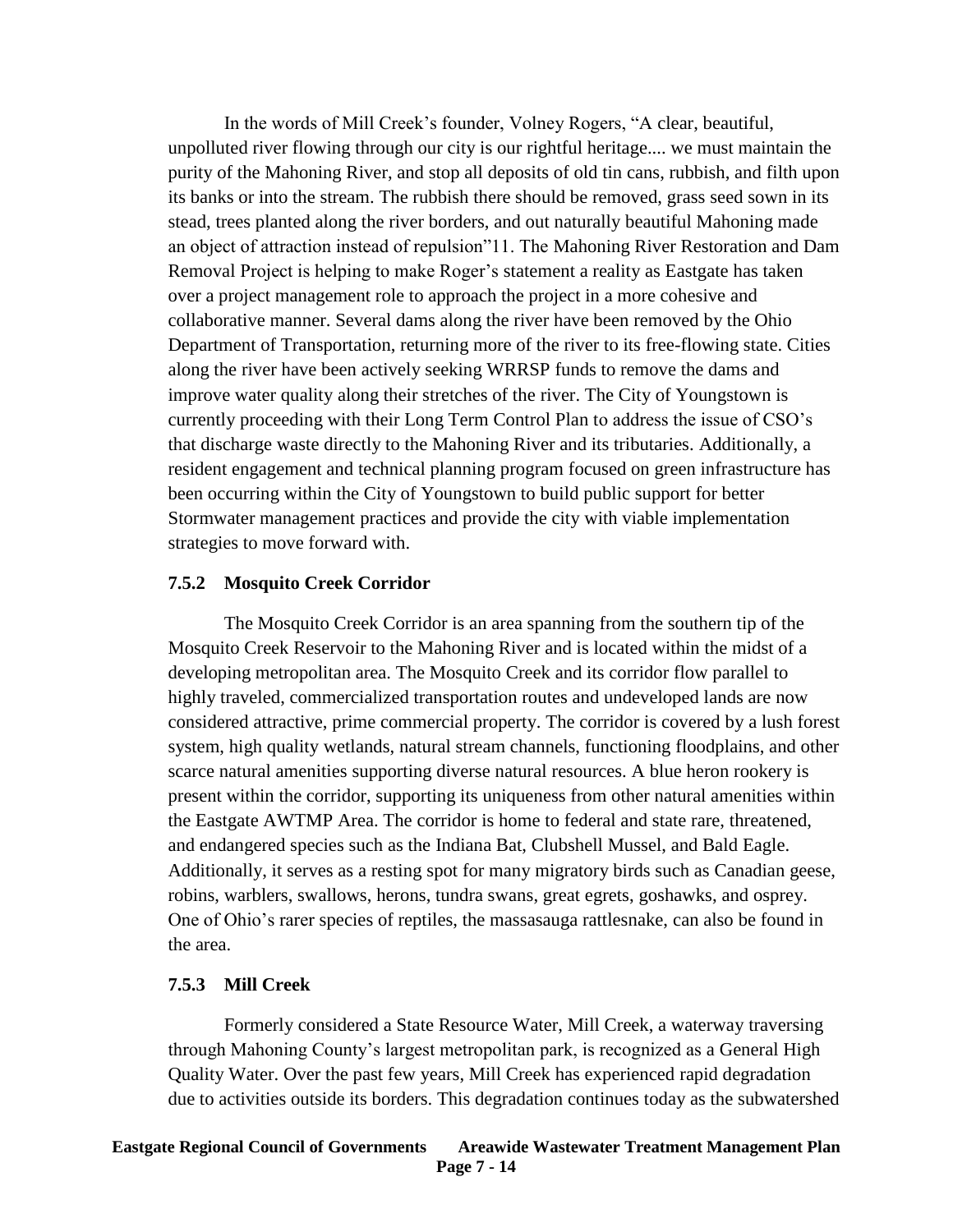is rapidly developing, threatening the dynamics of the Creek, its tributaries, headwaters, and surrounding environment. As mentioned earlier in the chapter, development has a direct effect on the dynamics of a stream system. Due to the on-going development within the two townships, Mill Creek, its headwaters and its tributaries all have experienced increased rates of stream bank erosion. This erosion places increased amounts of unwanted sediment into the streambeds causing flood not only in the immediate vicinity, but also downstream.

The Mill Creek MetroParks District has four objectives for helping it fulfill its goal, "to participate in creating a balanced, county-wide, park/recreation and open space system". Of the four objectives, one includes being environmentally sound by giving the highest priority to protecting valuable natural resources. Many areas within the subwatershed contain diverse habitats and sensitive ecological areas. High quality wetlands, natural stream channels, streamside forests, and rare, threatened, and endangered species have been noted within the subwatershed and/or within the vicinity of Mill Creek.

### **7.11 Recommendations**

Most of the threats mentioned in this chapter have been identified elsewhere in the plan and are identified as nonpoint sources of pollution. In its many forms, nonpoint sources of pollution continue to degrade not only the critical resources of our region, but the quality of life. Recommendations for this chapter not only echo those written in other chapters but reinforce how this plan is intertwined with other watershed plans in Eastgate's AWTMP area.

## **Recommendation 7-1: Public Drinking Water Suppliers are strongly encouraged to preserve all lands surrounding not only their drinking water sources, but those lands immediately surrounding the rivers, streams, and tributaries to the surface water source.**

According to the SWAPs, many of the impacts to surface water are forms of nonpoint source pollution. Each SWAP provides strategies and recommendations public water suppliers can take to minimize their surface water impacts. One such recommendation includes purchasing the lands adjacent to the drinking water sources. By protecting the lands surrounding the source, a buffer is created to help filter pollution before it enters the waters.

Although protection of immediate, adjacent lands is important, many pollutants find their way into our surface drinking water via a tributary. Many of the problematic pollution areas are located outside the drinking water source areas and along the tributaries. The same recommendation can apply to those communities, such as the City of Cortland, that rely on ground water for their drinking water supply. Within their SWAP, the Ohio EPA identified protective strategies that can help prevent contamination of ground water. Of the suggestions, the SWAP identified purchasing property and developing rights to guard from contamination.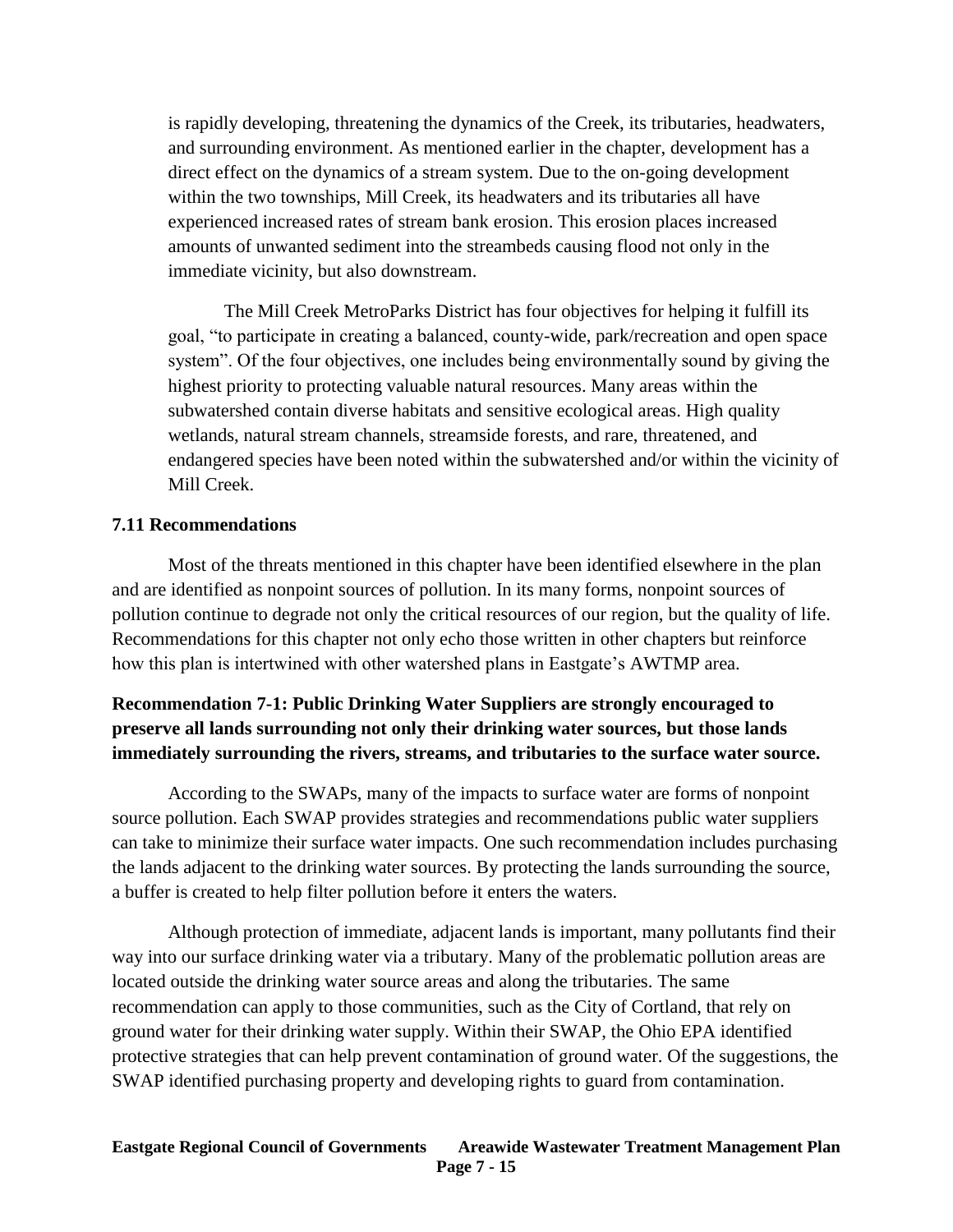**Recommendation 7-2: Located within each SWAP are recommended protective strategies for each drinking water supplier to consider enacting to protect their drinking water source. The Ohio EPA is encouraged to follow up on the actions and recommendations listed for drinking water suppliers in their Source Water Assessment and Protection (SWAP) program.**

In 1996 the Safe Drinking Act was amended to establish a national Source Water Protection Program, targeting all public water drinking sources in the United States. The program addresses both surface waters and ground water wells that are utilized as public drinking water sources. Under the amendment, public water suppliers are required to create Source Water Assessment and Protection (SWAP) reports that identify drinking water protection areas and provide possible contamination sources and information on how to reduce the contamination risk for the waters.

Each report discusses potential contaminant sources and provides a series of protective strategies. The Ohio EPA's Division of Surface Water is responsible for restoring and maintaining the quality of Ohio's rivers and streams, while the Division of Drinking and Ground Water informs citizens of where their drinking water comes from (surface or ground sources) and informs Ohio's citizens of whether or not their drinking water is safe to drink. The Ohio EPA is encouraged to develop a system that will monitor the progress of public drinking water suppliers in their ability to address the protective strategies mentioned in their SWAP. Meanwhile, each drinking water supplier is encouraged to follow the recommendations within their SWAP to protect not only their asset, but to protect the public's health and the water quality of their supply source.

**Recommendation 7-3: Both counties and their zoned communities are encouraged to adopt and implement riparian setbacks on all streams, rivers, and their tributaries within their respective communities. Because flowing water does not follow political boundaries, it is important for communities that share a common water course work together to create uniform language. Uniform language will help prevent downstream flooding and ensure the health of the watershed.**

The purpose of a riparian setback ordinance, when properly applied, is to protect the health, safety, and welfare of residents and to prevent property damage or loss due to flooding and erosion, and to protect the water quality of the creeks, streams, and rivers within a watershed system. Healthy, well-vegetated riparian zones benefit communities by:

- Decreasing the stream flow energy and reducing stream bank erosion rates, property damage, and threats to public safety;
- Storing water within wetlands and natural floodplains for protection against flooding;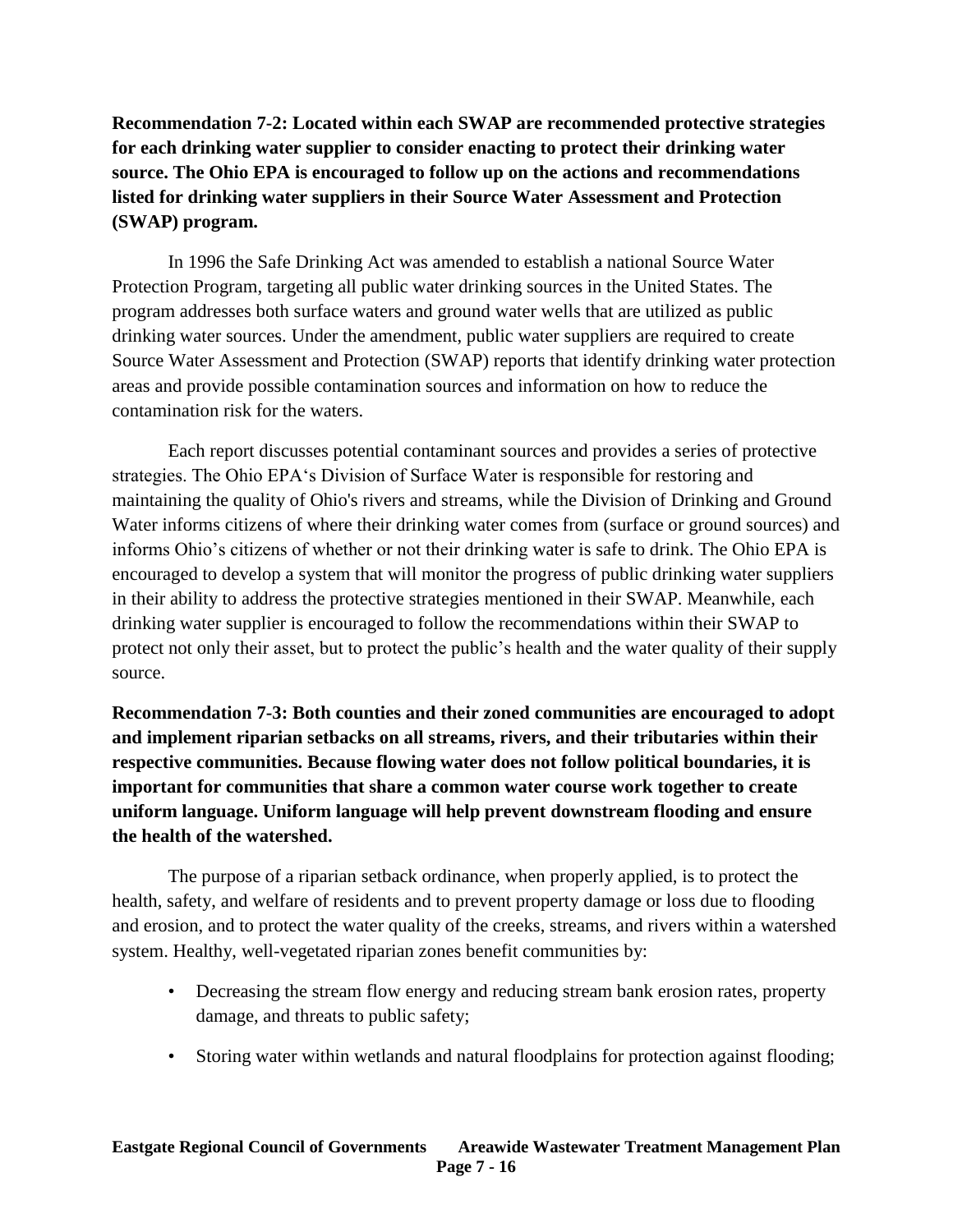- Minimizing public investment in future stormwater management and stream restoration projects;
- Improving property values, while improving aesthetic green space; and
- Protecting valuable drinking water sources by filtering out pollutants prior to entering the water system.

Riparian setback ordinances do not make lots unbuildable but regulate uses of riparian areas and limit development within specific distances of streams. By creating setbacks, the riparian area can naturally slow, store, and release stormwater over time, thus providing cost effective flood and erosion control and water quality protection.

Educational programs and workshops are a crucial component to making riparian setbacks acceptable to officials and residents. Many misconceptions regarding the ordinance are common. Township officials and residents need to be assured that riparian setbacks are designed with the landowner as well as the environment in mind.

# **Recommendation 7-4: Each community within the Eastgate AWTMP region is encouraged to develop land use plans that incorporate measures protecting the region's critical resources by focusing on smart growth strategies that prioritize redevelopment of properties over the development of natural areas and green space.**

Land Use planning allows communities to grow while sustaining their identity and natural, open space areas. Land use plans help direct growth by mapping out areas of the community set aside for commercial/industrial growth, residential/agricultural growth, and natural, open space preservation.

Preserving open space through land use planning can be an economic value, as well as contribution to the quality of life for communities. Incorporating open space within a development plan not only provides recreational opportunities, via the creation of parks, but it provides a greater economic value to homes adjacent to it. Conserving large, continuous areas of land reduces and slows storm water runoff, absorbs pollutants, and reduces flooding. On a watershed scale, open space serves as a filter and sponge that absorbs storm water carrying pollutants, debris, and trash on its way to a water course. Both scenarios provide economic values to communities via a reduction in the cost of storm water infrastructure and water treatment.

# **Recommendation 7-5: The Eastgate AWTMP encourages the State to continue funding programs to help communities and agencies preserve lands integral to the health of our region's critical resources.**

Over the past few years, communities have been able to conserve more than 1,700 acres of land throughout Mahoning and Trumbull Counties thanks to the Clean Ohio Conservation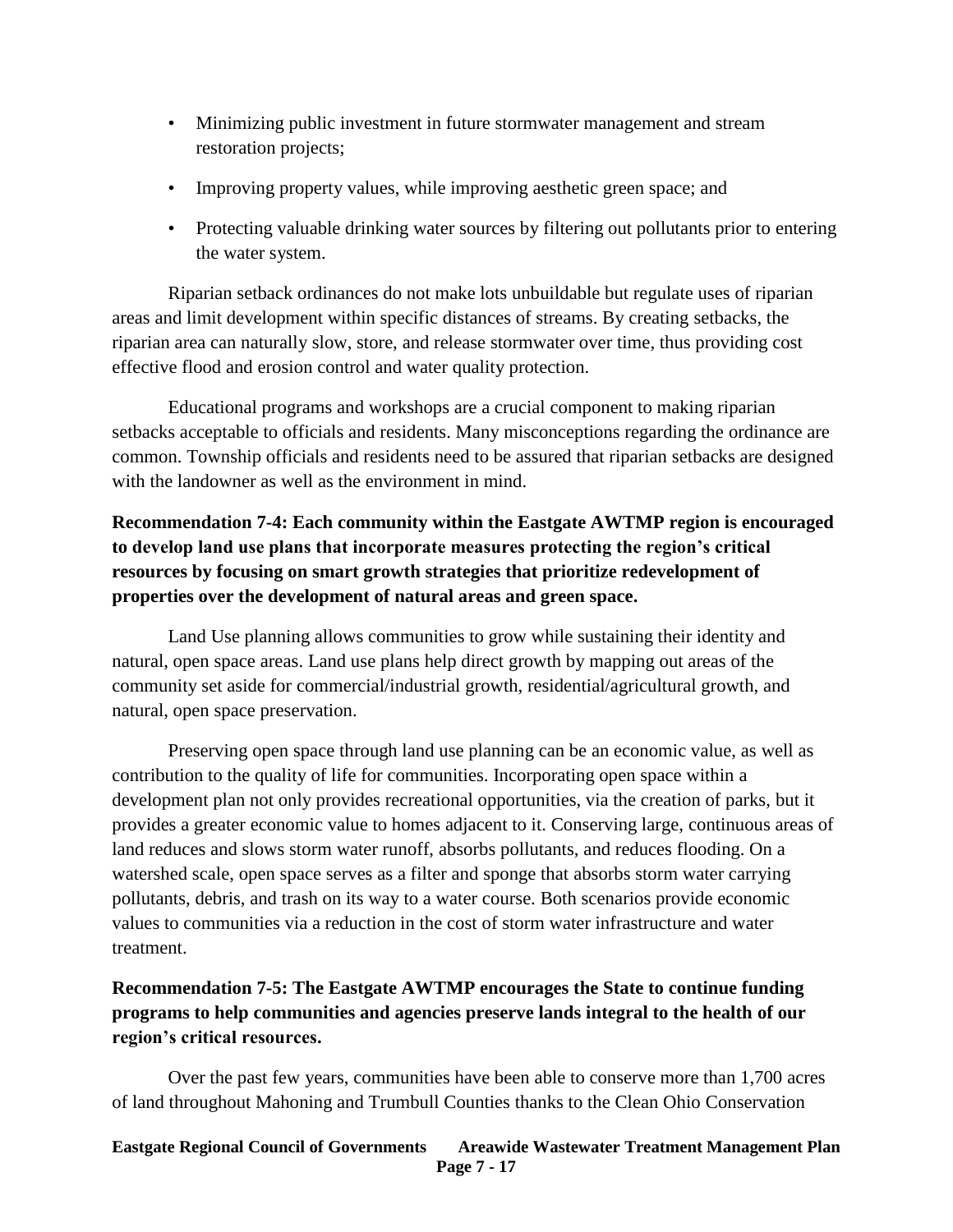Fund. Programs such as the Clean Ohio Conservation Fund, the Ohio EPA's 319 grant program, and other land preservation minded programs have afforded numerous sensitive areas protection and the chance for natural restoration.

The Ohio EPA houses the 319 Grant program through their Division of Surface Water and utilizes the program to fund projects that help curb nonpoint source pollution. 319 grant funds have been utilized by the planning area's soil and water conservation districts and nonprofit groups to establish several conservation easements along impacted streams. The same grant has also provided funding for the creation of conditionally endorsed watershed action plans for several of the watersheds in our region. Endorsed watershed action plans open up other funding avenues that can be utilized to preserve additional sensitive lands within the planning area, especially within the drinking water watersheds.

## **Recommendation 7-6: Watershed Action Plans need to be created for all major watersheds and sub-watersheds within the Eastgate AWTMP Area.**

All the major watersheds, along with one subwatershed, within Eastgate's AWTMP Area have created and submitted for review and approval draft watershed action plans. According to the Ohio EPA, the plans have been reviewed and returned to their respective entities with comments and questions needing addressed. However, many of these plans are awaiting help with their final touches in order to be resubmitted. Once they are resubmitted and approved, the plans will need implementation assistance, as many of the entities who created the plans lack the resources and personnel to implement the plans.

Three vital subwatersheds within Mahoning and Trumbull Counties are without watershed action plans- the Meander Creek, Yellow Creek, and Mosquito Creek/Lower Mahoning watersheds. These watersheds contain our region's sources of drinking water, the Meander Reservoir, Evans Lake, and Mosquito Creek Reservoir (respectively). Without watershed action plans, funding sources to protect the land within the watershed and surrounding the sources are more difficult to obtain. This Eastgate AWTMP update recommends those entities who manage the region's drinking water sources and local government agencies come together to create and submit watershed action plans for their respective areas. An Ohio EPA and ODNR endorsed watershed action plan can help create protective goals and measures to assure consumers that their drinking water is being protected. An endorsed watershed action plan can access funding sources for the establishment of conservation easements along tributaries and mainstems and for the protection of the lands surrounding the sources.

**Recommendation 7-7: Wetlands, whether they are low or high quality, play an integral role in the protection of our region's water quality. As more wetlands become increasingly threatened by development, it is encouraged that they are left in their natural state or incorporated into development plans.**